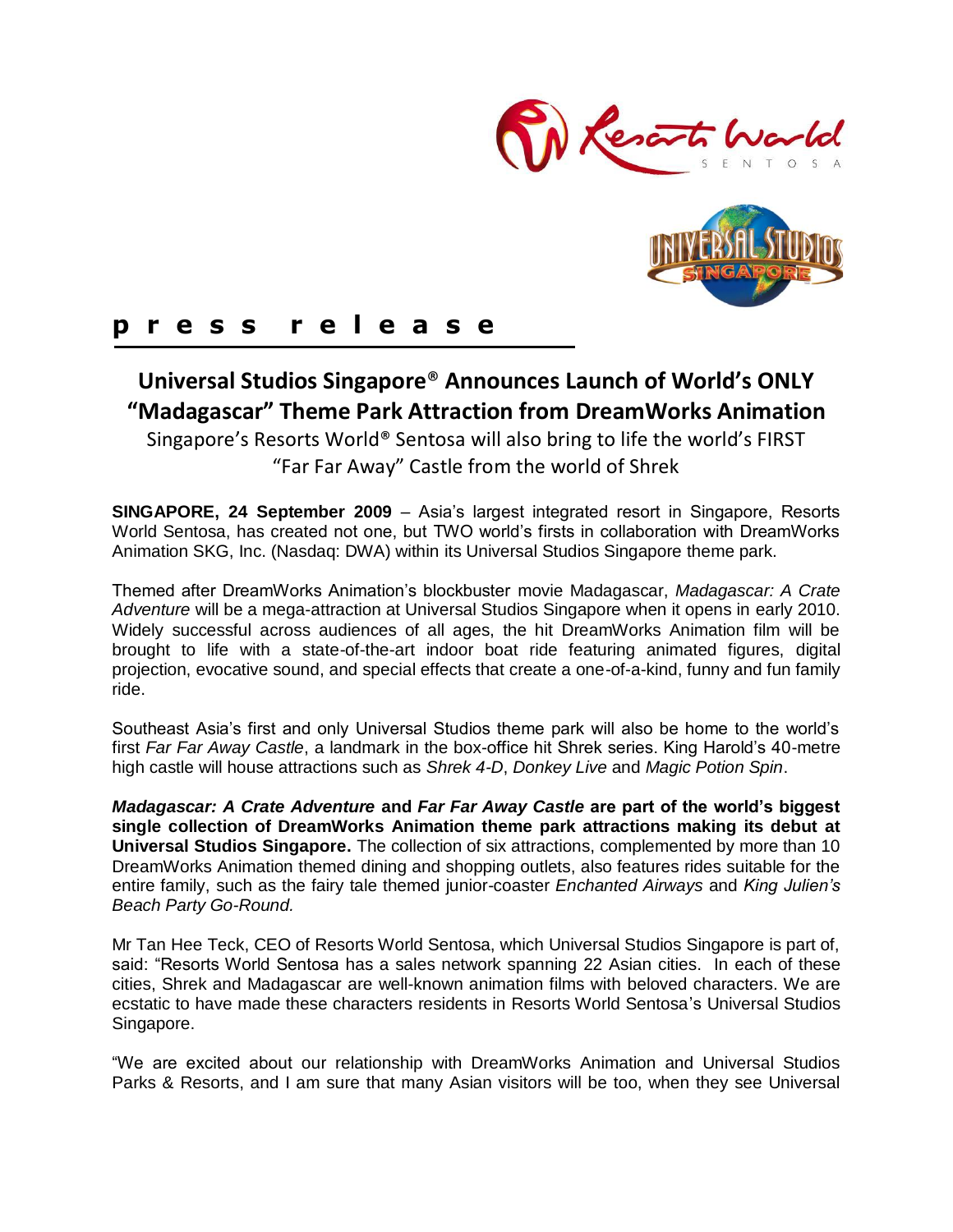Studios Singapore bring to life two of DreamWorks Animation's most successful box-office franchises."

"We are proud to announce the world-first Madagascar attraction in collaboration with DreamWorks Animation that will debut at Resorts World Sentosa's Universal Studios Singapore," said Tom Williams, Chairman and CEO, Universal Parks & Resorts. "These iconic animated characters promise to be another crown jewel in our collection of world-class rides and shows based on blockbuster movies that are loved by the entire family," he added.

Universal Studios Singapore® is located within Singapore's massive family destination resort, Resorts World® Sentosa. Universal Studios Singapore will feature 24 rides and attractions, 18 of which are either original or adapted for the park. Universal Studios Singapore opens in the first quarter of 2010.

- End -

### **DreamWorks Animation attractions at Universal Studios Singapore:**

- 1. **Madagascar: A Crate Adventure:** The hit DreamWorks Animation films are brought to life with state-of-the-art animated figures, digital projection, evocative sound, and moving show-action effects that create a one-of-a-kind, immersive ride experience. Cast adrift while being transferred from the New York Zoo, our four heroes – Alex, Marty, Melman and Gloria – arrive at the shores of Madagascar. Here, they meet the impulsive leader of the local lemurs, King Julien, who, between bustin' moves on the jungle floor, asks the New Yorkers to help defeat his nemesis – the dreaded Foosa. Aided by the technicallysavvy but psychotic penguins, our heroes defeat the Foosa at the rim of a bubbling volcanic cauldron.
- 2. **Shrek 4-D**: Join Princess Fiona, Shrek and Donkey on a honeymoon adventure that picks up where the Oscar-winning movie "Shrek" left off, through an original 3-D film, complete with jumps, bumps, bounces, air blasts and water spray that bring the action to life for each guest – with an extra dimension of special effects through the miracle of Ogre Vision.
- 3. **Donkey Live**: Shrek's fairy tale sidekick Donkey will bring the crowd to its feet in this allnew, one-of-a-kind, interactive live show experience, where guests sing along and even talk with Donkey in an intimate theatre setting. Situated along Far Far Away's glamorous Romeo Drive, Hook's Knight Club is the hottest nightspot in town.
- 4. **King Julien's Beach Party-Go-Round:** King Julien, the self-appointed king of the lemurs, knows how to move it, move it, and now he spins guests round and round to the beat of high-energy dance music in this crazy carousel, sure to be a family favorite. At this festive beach scene, King Julien and the Lemurs are throwing a party for their favorite freaks from New York: Alex the Lion, Marty the Zebra, Gloria the Hippo, and Melman the Giraffe.
- 5. **Enchanted Airways**: Guests of all ages climb aboard Donkey's beloved Dragon for a flight over Far Far Away and beyond. At Enchanted Airways, a merry cast of fairy tale creatures – from the Three Pigs to the Big Bad Wolf, from Gingerbread Man to Pinocchio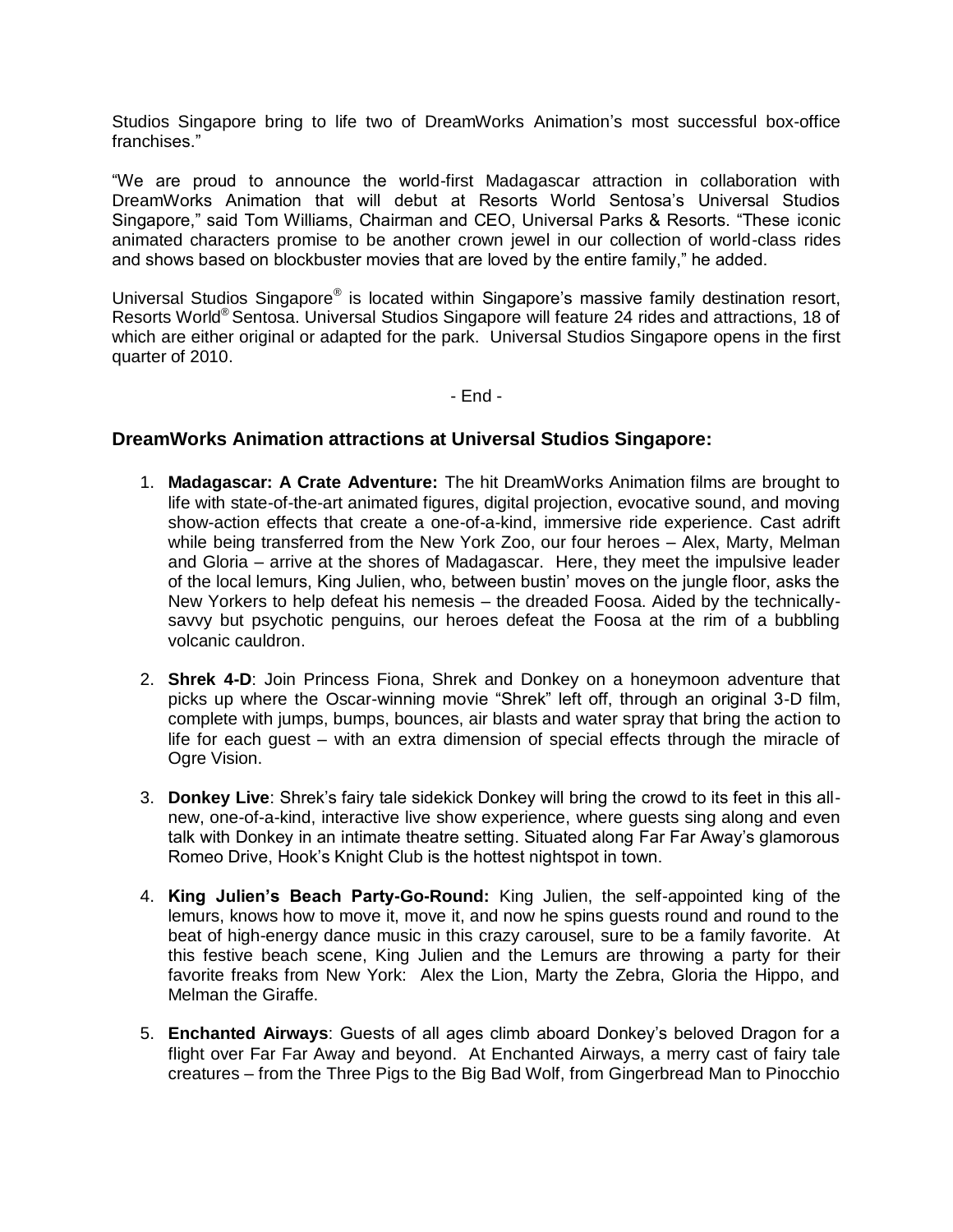– forms part of a magical airline in the form of a junior coaster that serves destinations throughout the World of Shrek!

6. **Magic Potion Spin**: As guests make their way past the bubbling vats of Fairy Godmother's Potion Shop, they'll encounter the fantastical heart of the factory, the Magic Potion Spin. This miniature Ferris wheel drives a clinking, clanking potion assembly line that circles the room, bottling magical elixirs from a giant wooden vat.

#### **About Resorts World Sentosa**

Slated to be one of the world's most exciting family destinations, Resorts World Sentosa is a collection of resorts and attractions with fun-filled offerings for the entire family.

Taking pride of place on Singapore's resort island of Sentosa and spanning 49 hectares of lush greenery, this S\$6.59 billion (US\$4.2 billion) destination will be home to Southeast Asia's first and only Universal Studios theme park, the world's largest Marine Life Park, and a destination spa – ESPA.

Besides attractions, Resorts World Sentosa offers six hotels and full conference and meeting amenities. Entertainment performances include the Crane Dance – the world's largest animatronic performance - set out at the Resort waterfront. Guests to the Resort can also choose from dozens of shopping and dining options at the Resort's bustling Strip, FestiveWalk.

Resorts World at Sentosa will have its soft opening in early 2010.

#### **About Universal Parks & Resorts**

Universal Parks & Resorts (UPR), a unit of General Electric's (GE) NBC Universal, features some of the world's most popular entertainment destinations. Each year, millions of guests visit Universal's theme parks in Florida, California, and Japan to experience thrilling, world-famous attractions that combine interactive groundbreaking ride and show technology with the world's most recognized characters in movies and pop culture. New theme parks are planned for Dubai as well as Singapore.

#### **MEDIA CONTACT:**

Resorts World Sentosa

Robin Goh Tel: + 65 6577 9778 Cell: +65 9093 5772 [robin.goh@rwsentosa.com](mailto:robin.goh@rwsentosa.com)

Weber Shandwick Singapore (for Resorts World Sentosa) Samantha Lee Tel: +65 6825 8022 Cell: +65 9791 7465 [salee@webershandwick.com](mailto:salee@webershandwick.com)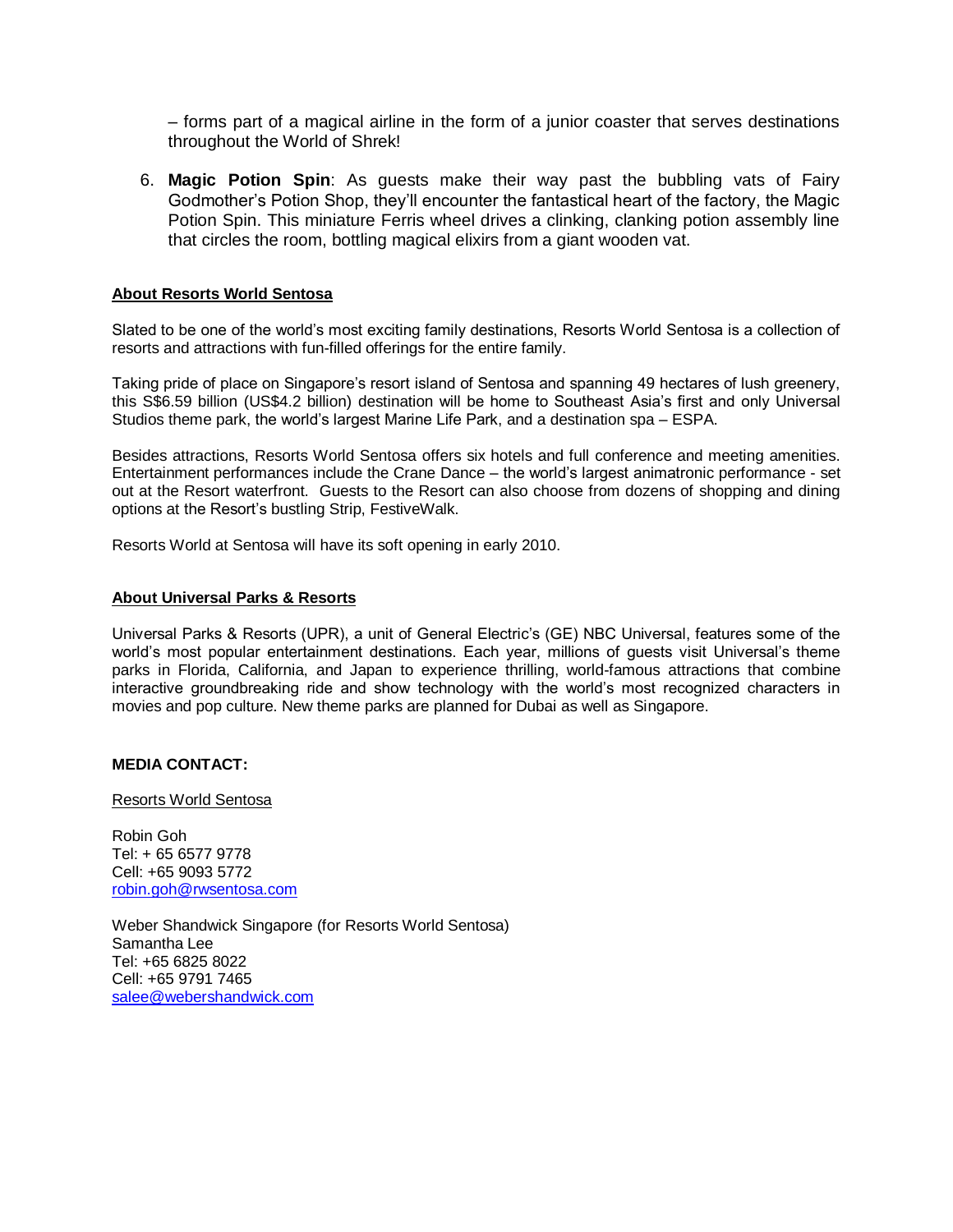#### **Note to Editors:**

1. Please use the following photo captions for visuals.

2. High resolution photos can be downloaded from link: [ftp://wswresorts:wswresorts@omaedcftp001.interpublic.com](ftp://wswresorts:wswresorts@omaedcftp001.interpublic.com/) *Username: wswresorts Password: wswresorts*

3. All photos are to be attributed to: *Resorts World Sentosa elements and all related indicia TM & © 2009 Resorts World at Sentosa Pte. Ltd. All Rights Reserved. Universal Studios Singapore and all Universal indicia TM & © Universal Studios. All Rights Reserved. Shrek TM & © 2009 DreamWorks Animation L.L.C. Madagascar TM & © 2009 DreamWorks Animation L.L.C.*



The dense, tropical zone of *Madagascar* (left) at Universal Studios Singapore is filled with strange and wonderful animals like lemurs and foosas, where guests will meet Alex, Melman, Gloria and Marty while the land of *Far Far Away* (right) showcases lifestyles of the rich and fairy-taled, living within tall, graceful walls over a pavilion-covered courtyard.